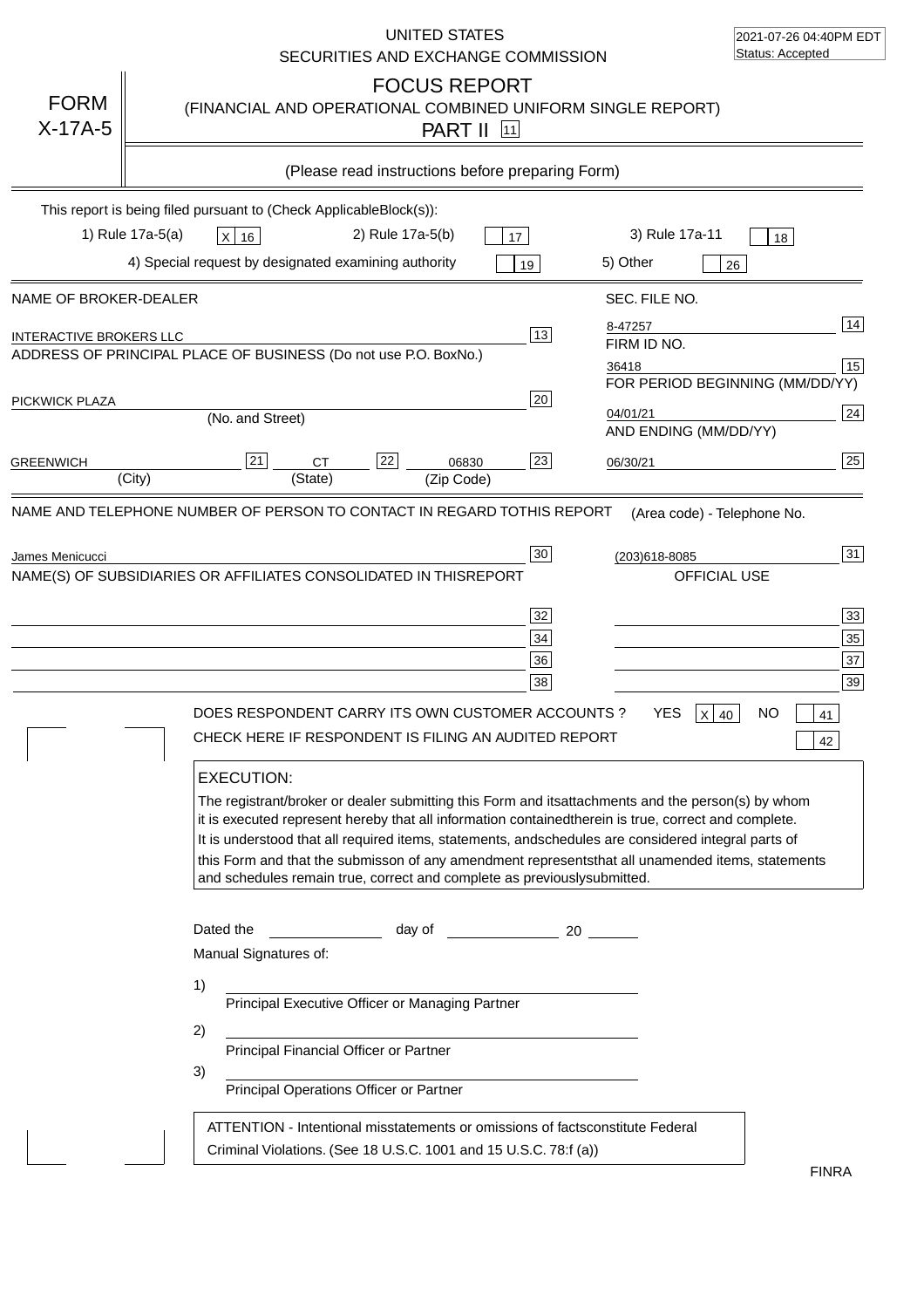FINANCIAL AND OPERATIONAL COMBINED UNIFORM SINGLE REPORT

PART II

2021-07-26 04:40PM EDT Status: Accepted

| 06/30/21<br>as of the control<br><b>INTERACTIVE BROKERS LLC</b><br><b>COMPUTATION OF NET CAPITAL</b><br>1. Total ownership equity (from Statement of Financial Condition - Item 1800) \$ 6,053,772,913 3480<br>$0)$ 3490<br>6,053,772,913 3500<br>4. Add:<br>A. Liabilities subordinated to claims of general creditors allowable in computation of net capital<br>0   3520<br>B. Other (deductions) or allowable credits (List)<br>0 3525<br>5. Total capital and allowable subordinated liabilities (all contained contained and subset of \$<br>6,053,772,913 3530<br>6. Deductions and/or charges:<br>A. Total non-allowable assets from<br>Statement of Financial Condition (Notes B and C) \$ 1,023,746,281 3540<br>1. Additional charges for customers' and<br>$0\sqrt{3550}$<br>2. Additional charges for customers' and<br>$0\sqrt{3560}$<br>1,090,070 3570<br>147 3450<br>C. Aged short security differences-less<br>$0^{3460}$<br>reserve of $\dots\dots\dots\dots\dots\dots\dots\dots$ \$<br>0 3580<br>$0\sqrt{3470}$<br>0 3590<br>E. Commodity futures contracts and spot commodities -<br>0 3600<br>F. Other deductions and/or charges expansion contracts are the contracted of the deductions and/or charges expansion contract to the deduction of the deduction of the deduction of the deduction of the deduction of the dedu<br>G. Deductions for accounts carried under<br>0 3615 <br>H. Total deductions and/or charges<br>1,220,780,080) 3620<br>$0$ 3630<br>8. Net Capital before haircuts on securities positions (all content content content of \$<br>4,832,992,833 3640<br>9. Haircuts on securities: (computed, where applicable,<br>pursuant to $15c3-1(f)$ :<br>0 3660<br>A. Contractual securities commitments \$<br>B. Subordinated securities borrowings<br>$0\sqrt{3670}$<br>C. Trading and investment securities:<br>1. Bankers' acceptances, certificates of deposit<br>0 3680<br>2. U.S. and Canadian government obligations<br>0 3690<br>$0^{3700}$<br>3. State and municipal government obligations<br>0 3710<br>0 3720<br>$0\sqrt{3730}$<br>$0\sqrt{3732}$<br>$0\sqrt{3734}$<br>$0\sqrt{3650}$<br>2,003,441 3736<br>2,003,441) 3740<br>E. Other (List)<br>10. Net Capital<br>3750<br>4,830,989,392 | <b>BROKER OR DEALER</b> |  |
|---------------------------------------------------------------------------------------------------------------------------------------------------------------------------------------------------------------------------------------------------------------------------------------------------------------------------------------------------------------------------------------------------------------------------------------------------------------------------------------------------------------------------------------------------------------------------------------------------------------------------------------------------------------------------------------------------------------------------------------------------------------------------------------------------------------------------------------------------------------------------------------------------------------------------------------------------------------------------------------------------------------------------------------------------------------------------------------------------------------------------------------------------------------------------------------------------------------------------------------------------------------------------------------------------------------------------------------------------------------------------------------------------------------------------------------------------------------------------------------------------------------------------------------------------------------------------------------------------------------------------------------------------------------------------------------------------------------------------------------------------------------------------------------------------------------------------------------------------------------------------------------------------------------------------------------------------------------------------------------------------------------------------------------------------------------------------------------------------------------------------------------------------------------------------------------------------------------------------------------------|-------------------------|--|
|                                                                                                                                                                                                                                                                                                                                                                                                                                                                                                                                                                                                                                                                                                                                                                                                                                                                                                                                                                                                                                                                                                                                                                                                                                                                                                                                                                                                                                                                                                                                                                                                                                                                                                                                                                                                                                                                                                                                                                                                                                                                                                                                                                                                                                             |                         |  |
|                                                                                                                                                                                                                                                                                                                                                                                                                                                                                                                                                                                                                                                                                                                                                                                                                                                                                                                                                                                                                                                                                                                                                                                                                                                                                                                                                                                                                                                                                                                                                                                                                                                                                                                                                                                                                                                                                                                                                                                                                                                                                                                                                                                                                                             |                         |  |
|                                                                                                                                                                                                                                                                                                                                                                                                                                                                                                                                                                                                                                                                                                                                                                                                                                                                                                                                                                                                                                                                                                                                                                                                                                                                                                                                                                                                                                                                                                                                                                                                                                                                                                                                                                                                                                                                                                                                                                                                                                                                                                                                                                                                                                             |                         |  |
|                                                                                                                                                                                                                                                                                                                                                                                                                                                                                                                                                                                                                                                                                                                                                                                                                                                                                                                                                                                                                                                                                                                                                                                                                                                                                                                                                                                                                                                                                                                                                                                                                                                                                                                                                                                                                                                                                                                                                                                                                                                                                                                                                                                                                                             |                         |  |
|                                                                                                                                                                                                                                                                                                                                                                                                                                                                                                                                                                                                                                                                                                                                                                                                                                                                                                                                                                                                                                                                                                                                                                                                                                                                                                                                                                                                                                                                                                                                                                                                                                                                                                                                                                                                                                                                                                                                                                                                                                                                                                                                                                                                                                             |                         |  |
|                                                                                                                                                                                                                                                                                                                                                                                                                                                                                                                                                                                                                                                                                                                                                                                                                                                                                                                                                                                                                                                                                                                                                                                                                                                                                                                                                                                                                                                                                                                                                                                                                                                                                                                                                                                                                                                                                                                                                                                                                                                                                                                                                                                                                                             |                         |  |
|                                                                                                                                                                                                                                                                                                                                                                                                                                                                                                                                                                                                                                                                                                                                                                                                                                                                                                                                                                                                                                                                                                                                                                                                                                                                                                                                                                                                                                                                                                                                                                                                                                                                                                                                                                                                                                                                                                                                                                                                                                                                                                                                                                                                                                             |                         |  |
|                                                                                                                                                                                                                                                                                                                                                                                                                                                                                                                                                                                                                                                                                                                                                                                                                                                                                                                                                                                                                                                                                                                                                                                                                                                                                                                                                                                                                                                                                                                                                                                                                                                                                                                                                                                                                                                                                                                                                                                                                                                                                                                                                                                                                                             |                         |  |
|                                                                                                                                                                                                                                                                                                                                                                                                                                                                                                                                                                                                                                                                                                                                                                                                                                                                                                                                                                                                                                                                                                                                                                                                                                                                                                                                                                                                                                                                                                                                                                                                                                                                                                                                                                                                                                                                                                                                                                                                                                                                                                                                                                                                                                             |                         |  |
|                                                                                                                                                                                                                                                                                                                                                                                                                                                                                                                                                                                                                                                                                                                                                                                                                                                                                                                                                                                                                                                                                                                                                                                                                                                                                                                                                                                                                                                                                                                                                                                                                                                                                                                                                                                                                                                                                                                                                                                                                                                                                                                                                                                                                                             |                         |  |
|                                                                                                                                                                                                                                                                                                                                                                                                                                                                                                                                                                                                                                                                                                                                                                                                                                                                                                                                                                                                                                                                                                                                                                                                                                                                                                                                                                                                                                                                                                                                                                                                                                                                                                                                                                                                                                                                                                                                                                                                                                                                                                                                                                                                                                             |                         |  |
|                                                                                                                                                                                                                                                                                                                                                                                                                                                                                                                                                                                                                                                                                                                                                                                                                                                                                                                                                                                                                                                                                                                                                                                                                                                                                                                                                                                                                                                                                                                                                                                                                                                                                                                                                                                                                                                                                                                                                                                                                                                                                                                                                                                                                                             |                         |  |
|                                                                                                                                                                                                                                                                                                                                                                                                                                                                                                                                                                                                                                                                                                                                                                                                                                                                                                                                                                                                                                                                                                                                                                                                                                                                                                                                                                                                                                                                                                                                                                                                                                                                                                                                                                                                                                                                                                                                                                                                                                                                                                                                                                                                                                             |                         |  |
|                                                                                                                                                                                                                                                                                                                                                                                                                                                                                                                                                                                                                                                                                                                                                                                                                                                                                                                                                                                                                                                                                                                                                                                                                                                                                                                                                                                                                                                                                                                                                                                                                                                                                                                                                                                                                                                                                                                                                                                                                                                                                                                                                                                                                                             |                         |  |
|                                                                                                                                                                                                                                                                                                                                                                                                                                                                                                                                                                                                                                                                                                                                                                                                                                                                                                                                                                                                                                                                                                                                                                                                                                                                                                                                                                                                                                                                                                                                                                                                                                                                                                                                                                                                                                                                                                                                                                                                                                                                                                                                                                                                                                             |                         |  |
|                                                                                                                                                                                                                                                                                                                                                                                                                                                                                                                                                                                                                                                                                                                                                                                                                                                                                                                                                                                                                                                                                                                                                                                                                                                                                                                                                                                                                                                                                                                                                                                                                                                                                                                                                                                                                                                                                                                                                                                                                                                                                                                                                                                                                                             |                         |  |
|                                                                                                                                                                                                                                                                                                                                                                                                                                                                                                                                                                                                                                                                                                                                                                                                                                                                                                                                                                                                                                                                                                                                                                                                                                                                                                                                                                                                                                                                                                                                                                                                                                                                                                                                                                                                                                                                                                                                                                                                                                                                                                                                                                                                                                             |                         |  |
|                                                                                                                                                                                                                                                                                                                                                                                                                                                                                                                                                                                                                                                                                                                                                                                                                                                                                                                                                                                                                                                                                                                                                                                                                                                                                                                                                                                                                                                                                                                                                                                                                                                                                                                                                                                                                                                                                                                                                                                                                                                                                                                                                                                                                                             |                         |  |
|                                                                                                                                                                                                                                                                                                                                                                                                                                                                                                                                                                                                                                                                                                                                                                                                                                                                                                                                                                                                                                                                                                                                                                                                                                                                                                                                                                                                                                                                                                                                                                                                                                                                                                                                                                                                                                                                                                                                                                                                                                                                                                                                                                                                                                             |                         |  |
|                                                                                                                                                                                                                                                                                                                                                                                                                                                                                                                                                                                                                                                                                                                                                                                                                                                                                                                                                                                                                                                                                                                                                                                                                                                                                                                                                                                                                                                                                                                                                                                                                                                                                                                                                                                                                                                                                                                                                                                                                                                                                                                                                                                                                                             |                         |  |
|                                                                                                                                                                                                                                                                                                                                                                                                                                                                                                                                                                                                                                                                                                                                                                                                                                                                                                                                                                                                                                                                                                                                                                                                                                                                                                                                                                                                                                                                                                                                                                                                                                                                                                                                                                                                                                                                                                                                                                                                                                                                                                                                                                                                                                             |                         |  |
|                                                                                                                                                                                                                                                                                                                                                                                                                                                                                                                                                                                                                                                                                                                                                                                                                                                                                                                                                                                                                                                                                                                                                                                                                                                                                                                                                                                                                                                                                                                                                                                                                                                                                                                                                                                                                                                                                                                                                                                                                                                                                                                                                                                                                                             |                         |  |
|                                                                                                                                                                                                                                                                                                                                                                                                                                                                                                                                                                                                                                                                                                                                                                                                                                                                                                                                                                                                                                                                                                                                                                                                                                                                                                                                                                                                                                                                                                                                                                                                                                                                                                                                                                                                                                                                                                                                                                                                                                                                                                                                                                                                                                             |                         |  |
|                                                                                                                                                                                                                                                                                                                                                                                                                                                                                                                                                                                                                                                                                                                                                                                                                                                                                                                                                                                                                                                                                                                                                                                                                                                                                                                                                                                                                                                                                                                                                                                                                                                                                                                                                                                                                                                                                                                                                                                                                                                                                                                                                                                                                                             |                         |  |
|                                                                                                                                                                                                                                                                                                                                                                                                                                                                                                                                                                                                                                                                                                                                                                                                                                                                                                                                                                                                                                                                                                                                                                                                                                                                                                                                                                                                                                                                                                                                                                                                                                                                                                                                                                                                                                                                                                                                                                                                                                                                                                                                                                                                                                             |                         |  |
|                                                                                                                                                                                                                                                                                                                                                                                                                                                                                                                                                                                                                                                                                                                                                                                                                                                                                                                                                                                                                                                                                                                                                                                                                                                                                                                                                                                                                                                                                                                                                                                                                                                                                                                                                                                                                                                                                                                                                                                                                                                                                                                                                                                                                                             |                         |  |
|                                                                                                                                                                                                                                                                                                                                                                                                                                                                                                                                                                                                                                                                                                                                                                                                                                                                                                                                                                                                                                                                                                                                                                                                                                                                                                                                                                                                                                                                                                                                                                                                                                                                                                                                                                                                                                                                                                                                                                                                                                                                                                                                                                                                                                             |                         |  |
|                                                                                                                                                                                                                                                                                                                                                                                                                                                                                                                                                                                                                                                                                                                                                                                                                                                                                                                                                                                                                                                                                                                                                                                                                                                                                                                                                                                                                                                                                                                                                                                                                                                                                                                                                                                                                                                                                                                                                                                                                                                                                                                                                                                                                                             |                         |  |
|                                                                                                                                                                                                                                                                                                                                                                                                                                                                                                                                                                                                                                                                                                                                                                                                                                                                                                                                                                                                                                                                                                                                                                                                                                                                                                                                                                                                                                                                                                                                                                                                                                                                                                                                                                                                                                                                                                                                                                                                                                                                                                                                                                                                                                             |                         |  |
|                                                                                                                                                                                                                                                                                                                                                                                                                                                                                                                                                                                                                                                                                                                                                                                                                                                                                                                                                                                                                                                                                                                                                                                                                                                                                                                                                                                                                                                                                                                                                                                                                                                                                                                                                                                                                                                                                                                                                                                                                                                                                                                                                                                                                                             |                         |  |
|                                                                                                                                                                                                                                                                                                                                                                                                                                                                                                                                                                                                                                                                                                                                                                                                                                                                                                                                                                                                                                                                                                                                                                                                                                                                                                                                                                                                                                                                                                                                                                                                                                                                                                                                                                                                                                                                                                                                                                                                                                                                                                                                                                                                                                             |                         |  |
|                                                                                                                                                                                                                                                                                                                                                                                                                                                                                                                                                                                                                                                                                                                                                                                                                                                                                                                                                                                                                                                                                                                                                                                                                                                                                                                                                                                                                                                                                                                                                                                                                                                                                                                                                                                                                                                                                                                                                                                                                                                                                                                                                                                                                                             |                         |  |
|                                                                                                                                                                                                                                                                                                                                                                                                                                                                                                                                                                                                                                                                                                                                                                                                                                                                                                                                                                                                                                                                                                                                                                                                                                                                                                                                                                                                                                                                                                                                                                                                                                                                                                                                                                                                                                                                                                                                                                                                                                                                                                                                                                                                                                             |                         |  |
|                                                                                                                                                                                                                                                                                                                                                                                                                                                                                                                                                                                                                                                                                                                                                                                                                                                                                                                                                                                                                                                                                                                                                                                                                                                                                                                                                                                                                                                                                                                                                                                                                                                                                                                                                                                                                                                                                                                                                                                                                                                                                                                                                                                                                                             |                         |  |
|                                                                                                                                                                                                                                                                                                                                                                                                                                                                                                                                                                                                                                                                                                                                                                                                                                                                                                                                                                                                                                                                                                                                                                                                                                                                                                                                                                                                                                                                                                                                                                                                                                                                                                                                                                                                                                                                                                                                                                                                                                                                                                                                                                                                                                             |                         |  |
|                                                                                                                                                                                                                                                                                                                                                                                                                                                                                                                                                                                                                                                                                                                                                                                                                                                                                                                                                                                                                                                                                                                                                                                                                                                                                                                                                                                                                                                                                                                                                                                                                                                                                                                                                                                                                                                                                                                                                                                                                                                                                                                                                                                                                                             |                         |  |
|                                                                                                                                                                                                                                                                                                                                                                                                                                                                                                                                                                                                                                                                                                                                                                                                                                                                                                                                                                                                                                                                                                                                                                                                                                                                                                                                                                                                                                                                                                                                                                                                                                                                                                                                                                                                                                                                                                                                                                                                                                                                                                                                                                                                                                             |                         |  |
|                                                                                                                                                                                                                                                                                                                                                                                                                                                                                                                                                                                                                                                                                                                                                                                                                                                                                                                                                                                                                                                                                                                                                                                                                                                                                                                                                                                                                                                                                                                                                                                                                                                                                                                                                                                                                                                                                                                                                                                                                                                                                                                                                                                                                                             |                         |  |
|                                                                                                                                                                                                                                                                                                                                                                                                                                                                                                                                                                                                                                                                                                                                                                                                                                                                                                                                                                                                                                                                                                                                                                                                                                                                                                                                                                                                                                                                                                                                                                                                                                                                                                                                                                                                                                                                                                                                                                                                                                                                                                                                                                                                                                             |                         |  |
|                                                                                                                                                                                                                                                                                                                                                                                                                                                                                                                                                                                                                                                                                                                                                                                                                                                                                                                                                                                                                                                                                                                                                                                                                                                                                                                                                                                                                                                                                                                                                                                                                                                                                                                                                                                                                                                                                                                                                                                                                                                                                                                                                                                                                                             |                         |  |
|                                                                                                                                                                                                                                                                                                                                                                                                                                                                                                                                                                                                                                                                                                                                                                                                                                                                                                                                                                                                                                                                                                                                                                                                                                                                                                                                                                                                                                                                                                                                                                                                                                                                                                                                                                                                                                                                                                                                                                                                                                                                                                                                                                                                                                             |                         |  |
|                                                                                                                                                                                                                                                                                                                                                                                                                                                                                                                                                                                                                                                                                                                                                                                                                                                                                                                                                                                                                                                                                                                                                                                                                                                                                                                                                                                                                                                                                                                                                                                                                                                                                                                                                                                                                                                                                                                                                                                                                                                                                                                                                                                                                                             |                         |  |
|                                                                                                                                                                                                                                                                                                                                                                                                                                                                                                                                                                                                                                                                                                                                                                                                                                                                                                                                                                                                                                                                                                                                                                                                                                                                                                                                                                                                                                                                                                                                                                                                                                                                                                                                                                                                                                                                                                                                                                                                                                                                                                                                                                                                                                             |                         |  |
|                                                                                                                                                                                                                                                                                                                                                                                                                                                                                                                                                                                                                                                                                                                                                                                                                                                                                                                                                                                                                                                                                                                                                                                                                                                                                                                                                                                                                                                                                                                                                                                                                                                                                                                                                                                                                                                                                                                                                                                                                                                                                                                                                                                                                                             |                         |  |
|                                                                                                                                                                                                                                                                                                                                                                                                                                                                                                                                                                                                                                                                                                                                                                                                                                                                                                                                                                                                                                                                                                                                                                                                                                                                                                                                                                                                                                                                                                                                                                                                                                                                                                                                                                                                                                                                                                                                                                                                                                                                                                                                                                                                                                             |                         |  |
|                                                                                                                                                                                                                                                                                                                                                                                                                                                                                                                                                                                                                                                                                                                                                                                                                                                                                                                                                                                                                                                                                                                                                                                                                                                                                                                                                                                                                                                                                                                                                                                                                                                                                                                                                                                                                                                                                                                                                                                                                                                                                                                                                                                                                                             |                         |  |

OMIT PENNIES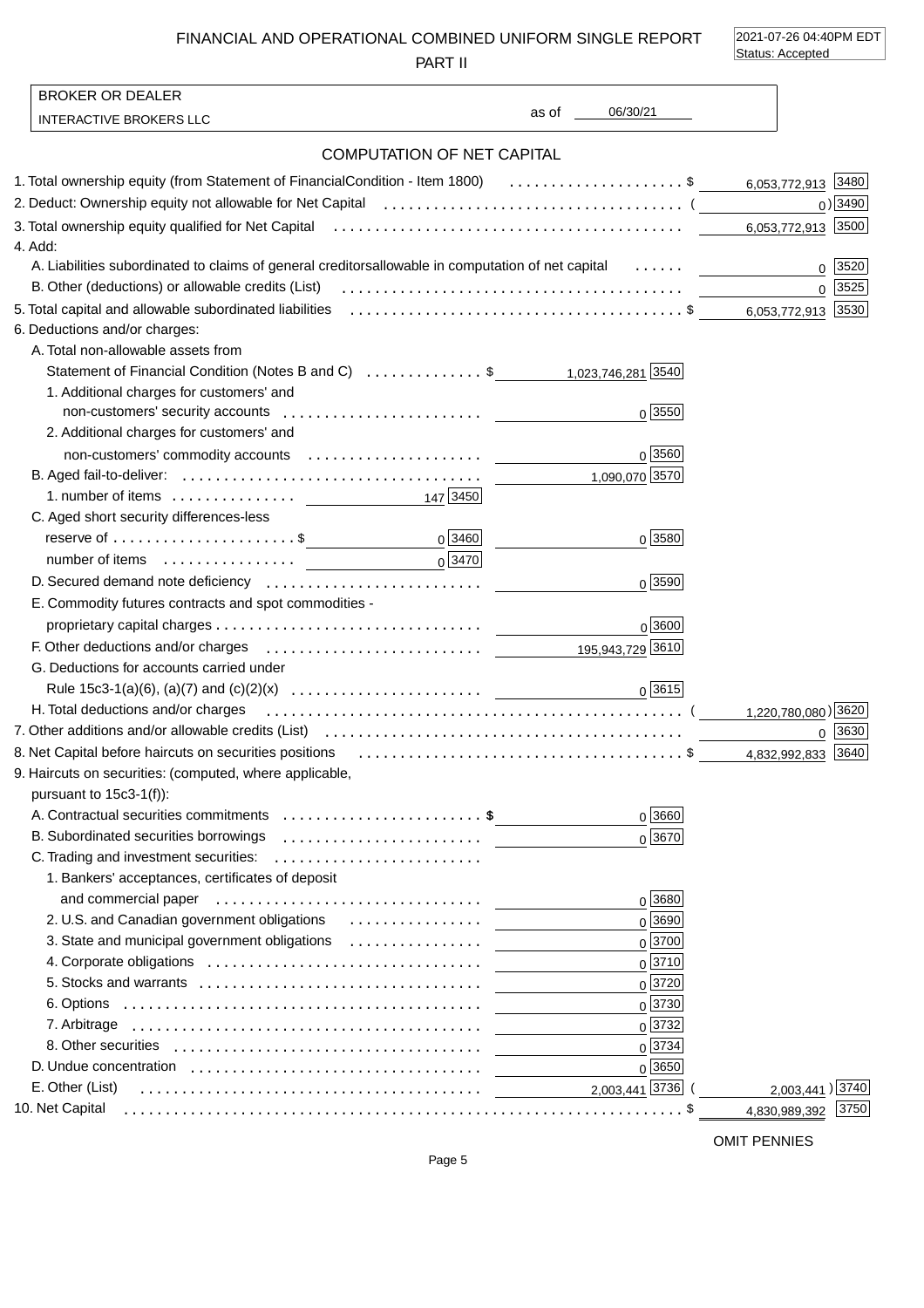2021-07-26 04:40PM EDT Status: Accepted

FINANCIAL AND OPERATIONAL COMBINED UNIFORM SINGLE REPORT

PART II

INTERACTIVE BROKERS LLC

BROKER OR DEALER

as of

06/30/21

## COMPUTATION OF BASIC NET CAPITAL REQUIREMENT

| Part A                                                                                                                                   |      |
|------------------------------------------------------------------------------------------------------------------------------------------|------|
| 11. Minimal net capital required (6-2/3% of line 19)                                                                                     | 3756 |
| or dealer and minimum net capital requirement<br>12. Minimum dollar net capital requirement of reporting broker                          |      |
| of subsidiaries computed in accordance with Note (A)                                                                                     | 3758 |
| 13. Net capital requirement (greater of line 11 or 12)                                                                                   | 3760 |
| 14. Excess net capital (line 10 less 13)                                                                                                 | 3770 |
|                                                                                                                                          | 3780 |
| COMPUTATION OF AGGREGATE INDEBTEDNESS                                                                                                    |      |
| 16. Total A.I. liabilities from Statement of Financial Condition<br>17. Add:                                                             | 3790 |
| A. Drafts for immediate credit<br>3800                                                                                                   |      |
| B. Market value of securities borrowed for which no                                                                                      |      |
| equivalent value is paid or credited<br>3810                                                                                             |      |
| C. Other unrecorded amounts (List)<br>$ 3820 $ \$                                                                                        | 3830 |
|                                                                                                                                          | 3838 |
| 19. Total aggregate indebtedness                                                                                                         | 3840 |
| 19 divided by line 10) $\ldots$ , $\ldots$ , $\ldots$ , $\ldots$ , $\%$<br>20. Percentage of aggregate indebtedness to net capital (line | 3850 |
| 21. Percentage of aggregate indebtedness to net capital after<br>anticipated capital withdrawals                                         |      |
| (line 19 divided by line 10 less item 4880 page 12)                                                                                      | 3853 |
|                                                                                                                                          |      |

#### COMPUTATION OF ALTERNATE NET CAPITAL REQUIREMENT

| 22.2% of combined aggregate debit items as shown in Formula<br>for Reserve Requirements pursuant<br>to Rule 15c3-3 prepared as of the date of net capital computation including both                                                          |                    |
|-----------------------------------------------------------------------------------------------------------------------------------------------------------------------------------------------------------------------------------------------|--------------------|
| brokers or dealers and consolidated subsidiaries' debits                                                                                                                                                                                      | 911,936,459 3870   |
| or dealer and minimum net capital<br>23. Minimum dollar net capital requirement of reporting broker                                                                                                                                           |                    |
| requirement of subsidiaries computed in accordance with Note(A)                                                                                                                                                                               | 168,391,354 3880   |
| 24. Net capital requirement (greater of line 22 or 23)                                                                                                                                                                                        | 911,936,459 3760   |
| 25. Excess net capital (line 10 less 24)                                                                                                                                                                                                      | 3,919,052,933 3910 |
| 26. Percentage of Net Capital to Aggregate Debits (line 10 divided by line 18 page 8)  %                                                                                                                                                      | 10.60 3851         |
| withdrawals, to Aggregate Debits<br>27. Percentage of Net Capital, after anticipated capital                                                                                                                                                  |                    |
| item 10 less Item 4880 page 12 divided by line 17 page 8)                                                                                                                                                                                     | 10.60 3854         |
| 28. Net capital in excess of the greater of:                                                                                                                                                                                                  |                    |
| capital requirement \$<br>5% of combined aggregate debit items or 120% of minimum net                                                                                                                                                         | 2,551,148,243 3920 |
| <b>OTHER RATIOS</b>                                                                                                                                                                                                                           |                    |
| Part C<br>$\overline{a}$ , and the contract of the contract of the contract of the contract of the contract of the contract of the contract of the contract of the contract of the contract of the contract of the contract of the contract o |                    |

| 29. Percentage of debt to debt-equity total computed in accordance with Rule 15c3-1 (d) entitled in the state of %             |  | $0.00$ 3860 |
|--------------------------------------------------------------------------------------------------------------------------------|--|-------------|
| 30. Options deductions/Net Capital ratio (1000% test) total deductions exclusive of liquidating                                |  |             |
| equity under Rule 15c3-1(a)(6), (a)(7) and (c)(2)(x) divided by Net Capital $\ldots \ldots \ldots \ldots \ldots \ldots \ldots$ |  | $0.00$ 3852 |

#### NOTES:

Part B

(A) The minimum net capital requirement should be computed by adding the minimum dollar net capital requirement of the reporting broker dealer and, for each subsidiary to be consolidated, the greater of:

1. Minimum dollar net capital requirement, or

2. 6-2/3% of aggregate indebtedness or 2% of aggregate debits if alternate method is used.

(B) Do not deduct the value of securities borrowed under subordination agreements or secured demand notes

included in non-allowable assets. covered by subordination agreements not in satisfactory form and the market values of memberships in exchanges contributed for use of company (contra to item 1740) and partners' securities which were

non-allowable assets. (C) For reports filed pursuant to paragraph (d) of Rule 17a-5, respondent should provide a list of material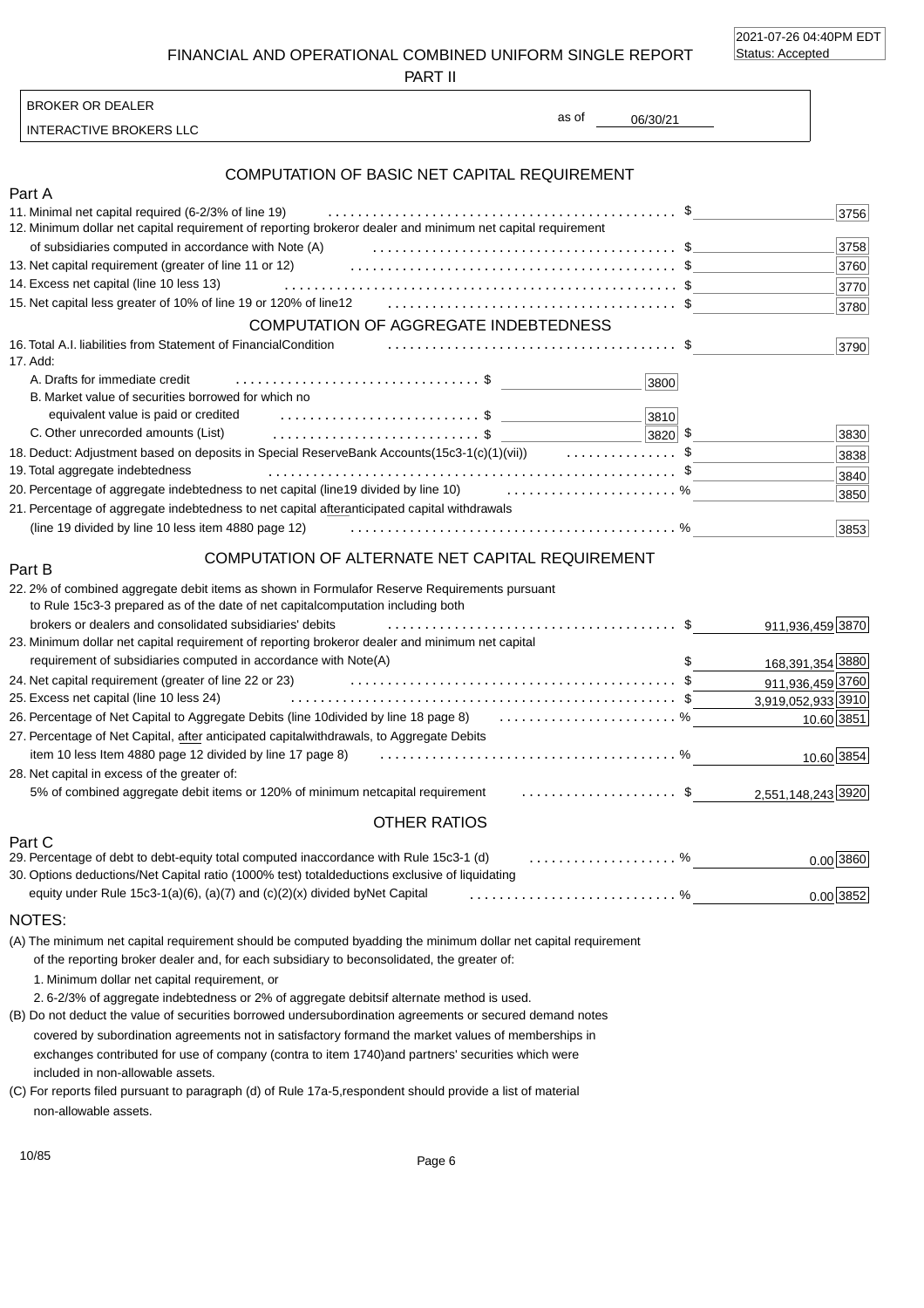FINANCIAL AND OPERATIONAL COMBINED UNIFORM SINGLE REPORT PART II

2021-07-26 04:40PM EDT Status: Accepted

| <b>BROKER OR DEALER</b>                                                                   |                                                                                                                                                                                                                                                                                                                                                                                                                                                                                                                                                                    |       |                |                     |                     |
|-------------------------------------------------------------------------------------------|--------------------------------------------------------------------------------------------------------------------------------------------------------------------------------------------------------------------------------------------------------------------------------------------------------------------------------------------------------------------------------------------------------------------------------------------------------------------------------------------------------------------------------------------------------------------|-------|----------------|---------------------|---------------------|
| INTERACTIVE BROKERS LLC                                                                   |                                                                                                                                                                                                                                                                                                                                                                                                                                                                                                                                                                    | as of | 06/30/21       |                     |                     |
|                                                                                           | FORMULA FOR DETERMINATION OF CUSTOMER ACCOUNT RESERVE REQUIREMENTS<br>OF BROKERS AND DEALERS UNDER RULE 15c3-3<br>(See Rule 15c3-3, Exhibit A and Related Notes)                                                                                                                                                                                                                                                                                                                                                                                                   |       |                |                     |                     |
| <b>CREDIT BALANCES</b><br>1. Free credit balances and other credit balances in customers' | security accounts (See Note A) et al. All and the security accounts (See Note A) et al. All and the security accounts (See Note A) et al. All and the security accounts (See Note A) et al. All and the security and the secu                                                                                                                                                                                                                                                                                                                                      |       |                |                     |                     |
| 2. Monies borrowed collateralized by securities carried for the accounts                  | of customers (See Note B) Reserved By Reserved By Reserved By Reserved By Reserved By Reserved By Reserved By R                                                                                                                                                                                                                                                                                                                                                                                                                                                    |       |                |                     |                     |
|                                                                                           | 3. Monies payable against customers' securities loaned (See Note C) et al., al., al., al., 2,510,837,789 4360                                                                                                                                                                                                                                                                                                                                                                                                                                                      |       |                |                     |                     |
| 5. Credit balances in firm accounts which are attributable to                             | 4. Customers' securities failed to receive (See Note D) enter contact contact contact contact contact contact contact contact contact contact contact contact contact contact contact contact contact contact contact contact                                                                                                                                                                                                                                                                                                                                      |       |                |                     |                     |
| 6. Market value of stock dividends, stock splits and similar distributions                | principal sales to customers with a state of the state of the state of the state of the state of the state of t                                                                                                                                                                                                                                                                                                                                                                                                                                                    |       | 0 4380         |                     |                     |
|                                                                                           | receivable outstanding over 30 calendar days enter the content of the content of the content of the content of                                                                                                                                                                                                                                                                                                                                                                                                                                                     |       | 0 4390         |                     |                     |
|                                                                                           | 7.** Market value of short security count differences over 30 calendar days old [14] The Community of the Market                                                                                                                                                                                                                                                                                                                                                                                                                                                   |       | $0\sqrt{4400}$ |                     |                     |
|                                                                                           | 8. ** Market value of short securities and credits (not to be offset by longs or by                                                                                                                                                                                                                                                                                                                                                                                                                                                                                |       |                |                     |                     |
|                                                                                           |                                                                                                                                                                                                                                                                                                                                                                                                                                                                                                                                                                    |       |                |                     |                     |
|                                                                                           | 9. Market value of securities which are in transfer in excess of 40 calendar days                                                                                                                                                                                                                                                                                                                                                                                                                                                                                  |       |                |                     |                     |
| and have not been confirmed to be in transfer by the transfer agent or                    | the issuer during the 40 days entertainment of the state of the state of the state of the state of the state of the state of the state of the state of the state of the state of the state of the state of the state of the s                                                                                                                                                                                                                                                                                                                                      |       | 0 4420         |                     |                     |
|                                                                                           | 10. Other (List) run and the contract of the contract of the contract of the contract of the contract of the contract of the contract of the contract of the contract of the contract of the contract of the contract of the c                                                                                                                                                                                                                                                                                                                                     |       |                |                     |                     |
|                                                                                           |                                                                                                                                                                                                                                                                                                                                                                                                                                                                                                                                                                    |       |                |                     | 57,410,830,738 4430 |
| <b>DEBIT BALANCES</b>                                                                     |                                                                                                                                                                                                                                                                                                                                                                                                                                                                                                                                                                    |       |                |                     |                     |
|                                                                                           | 12.** Debit balances in customers' cash and margin accounts excluding unsecured                                                                                                                                                                                                                                                                                                                                                                                                                                                                                    |       |                |                     |                     |
|                                                                                           | accounts and accounts doubtful of collection (See Note E) Accounts and accounts and accounts doubtful of collection (See Note E) Accounts 38,028,474,958                                                                                                                                                                                                                                                                                                                                                                                                           |       |                |                     |                     |
|                                                                                           | 13. Securities borrowed to effectuate short sales by customers and securities borrowed                                                                                                                                                                                                                                                                                                                                                                                                                                                                             |       |                |                     |                     |
|                                                                                           | to make delivery on customers' securities failed to deliver et al., and a controlled and set al., and the definition of the definition of the definition of the definition of the definition of the definition of the definiti                                                                                                                                                                                                                                                                                                                                     |       |                |                     |                     |
|                                                                                           | 14460 14. Failed to deliver of customers' securities not older than 30 calendar days 15,941,211 4460                                                                                                                                                                                                                                                                                                                                                                                                                                                               |       |                |                     |                     |
|                                                                                           | 15. Margin required and on deposit with the Options Clearing Corporation for all<br>Margin required and on deposit with the Options Clearing Corporation of all<br>option contracts written or purchased in customer accounts (See Note F) <u>. 4,092,681,993</u> 4465                                                                                                                                                                                                                                                                                             |       |                |                     |                     |
|                                                                                           | 16. Margin required and on deposit with a clearing agency registered with the Commission<br>under section 17A of the Act (15 U.S.C. 78q-1) or a derivatives clearing organization<br>registered with the Commodity Futures Trading Commission under section 5b of the Commodity<br>Exchange Act (7 U.S.C. 7a-1) related to the following types of positions written, purchased<br>or sold in customer accounts: (1) security futures products and (2) futures contracts<br>(and options thereon) carried in a securities account pursuant to an SRO portfolio mar- |       | 0 4467         |                     |                     |
|                                                                                           |                                                                                                                                                                                                                                                                                                                                                                                                                                                                                                                                                                    |       | 0 4469         |                     |                     |
|                                                                                           |                                                                                                                                                                                                                                                                                                                                                                                                                                                                                                                                                                    |       |                |                     | 45,596,822,973 4470 |
|                                                                                           |                                                                                                                                                                                                                                                                                                                                                                                                                                                                                                                                                                    |       |                |                     | 1,367,904,689) 4471 |
|                                                                                           |                                                                                                                                                                                                                                                                                                                                                                                                                                                                                                                                                                    |       |                |                     | 44,228,918,284 4472 |
| <b>RESERVE COMPUTATION</b>                                                                |                                                                                                                                                                                                                                                                                                                                                                                                                                                                                                                                                                    |       |                |                     |                     |
|                                                                                           | 21. Excess of total debits over total credits (line 20 less line 11) entitled and contained a series of the series of the series of the series of the series of the series of the series of the series of the series of the se                                                                                                                                                                                                                                                                                                                                     |       |                |                     | $0$ 4480            |
|                                                                                           |                                                                                                                                                                                                                                                                                                                                                                                                                                                                                                                                                                    |       |                |                     |                     |
| 23. If computation is made monthly as permitted, enter 105% of                            |                                                                                                                                                                                                                                                                                                                                                                                                                                                                                                                                                                    |       |                |                     | 4500                |
| 24. Amount held on deposit in "Reserve Bank Account(s)", including                        |                                                                                                                                                                                                                                                                                                                                                                                                                                                                                                                                                                    |       |                |                     |                     |
| \$                                                                                        | 11.262.695.488 4505 value of qualified securities, at end of reporting period entertainment of the 13,246,187,684 4510                                                                                                                                                                                                                                                                                                                                                                                                                                             |       |                |                     |                     |
| 25. Amount of deposit (or withdrawal) including                                           |                                                                                                                                                                                                                                                                                                                                                                                                                                                                                                                                                                    |       |                |                     |                     |
| \$                                                                                        | 175.192.463 $\frac{4515}{121}$ value of qualified securities example and a securities and a securities and a securities                                                                                                                                                                                                                                                                                                                                                                                                                                            |       |                |                     | 169,490,017 4520    |
|                                                                                           | 26. New amount in Reserve Bank Account(s) after adding deposit or subtracting withdrawal including                                                                                                                                                                                                                                                                                                                                                                                                                                                                 |       |                |                     |                     |
| \$                                                                                        | 11,437,887,951 4525 value of qualified securities extending to the extended of the securities of the countries                                                                                                                                                                                                                                                                                                                                                                                                                                                     |       |                |                     | 4530                |
|                                                                                           |                                                                                                                                                                                                                                                                                                                                                                                                                                                                                                                                                                    |       |                |                     | 07/01/21 4540       |
| FREQUENCY OF COMPUTATION                                                                  |                                                                                                                                                                                                                                                                                                                                                                                                                                                                                                                                                                    |       |                | <b>OMIT PENNIES</b> |                     |
| 4332<br>28. Daily<br>Weekly<br>$\times$                                                   | 4333 <br>Monthly                                                                                                                                                                                                                                                                                                                                                                                                                                                                                                                                                   | 4334  |                |                     |                     |
|                                                                                           |                                                                                                                                                                                                                                                                                                                                                                                                                                                                                                                                                                    |       |                |                     |                     |

\*\* In the event the Net Capital Requirement is computed under the alternative method, this "Reserve Formula" shall be prepared in accordance with the requirements of paragraph (a)(1)(ii) of Rule 15c3-1.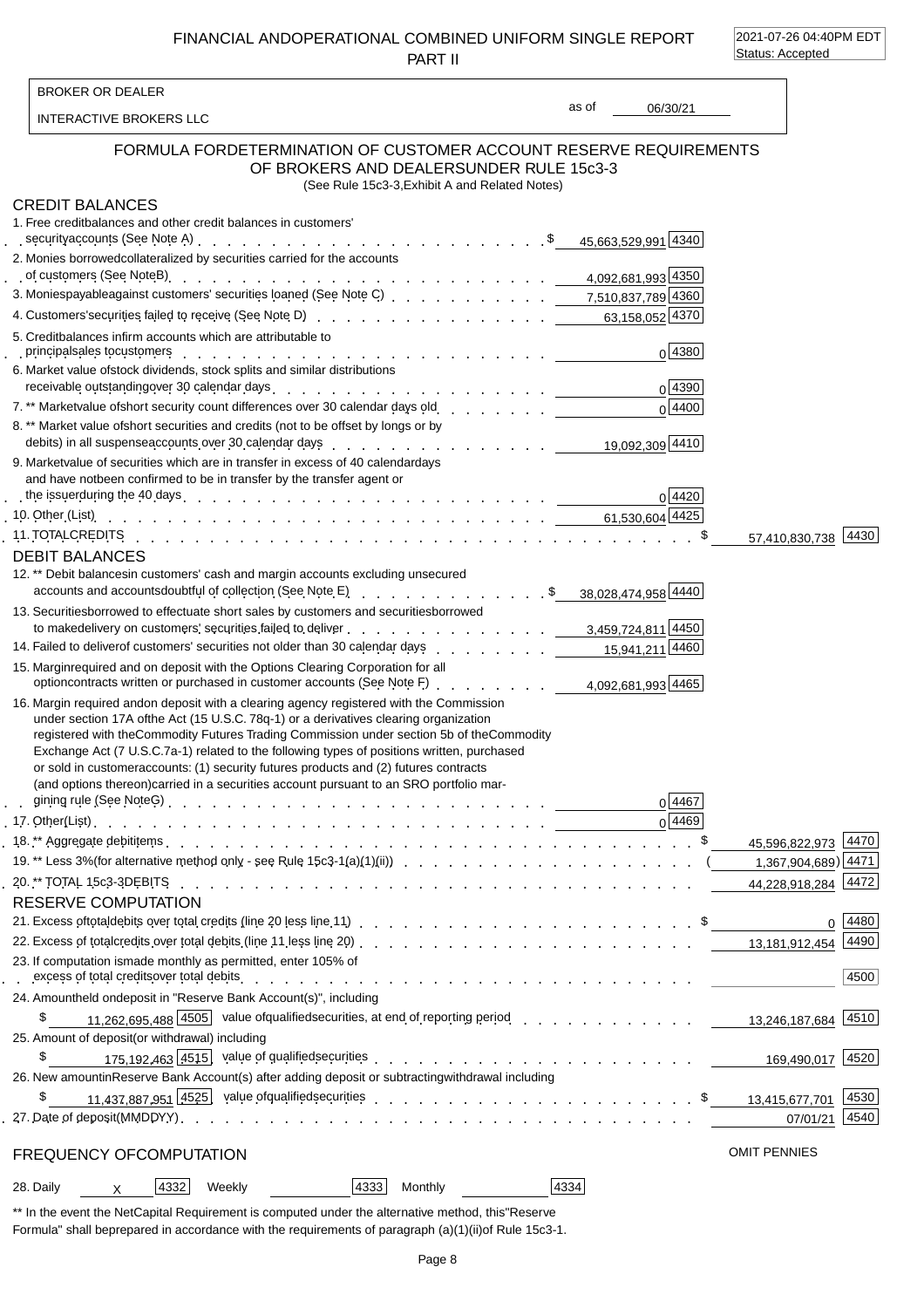| 2021-07-26 04:40PM EDT |  |
|------------------------|--|
| Status: Accepted       |  |

SUPPLEMENT TO FINANCIAL AND OPERATIONAL COMBINED UNIFORM SINGLE REPORT

PART II

#### BROKER OR DEALER

INTERACTIVE BROKERS LLC

06/30/21

as of

### STATEMENT OF SEGREGATION REQUIREMENTS AND FUNDS IN SEGREGATION FOR CUSTOMERS TRADING ON U.S. COMMODITY EXCHANGES

| SEGREGATION REQUIREMENTS (Section 4d(2) of the CEAct)                                          |            |                    |              |
|------------------------------------------------------------------------------------------------|------------|--------------------|--------------|
| 1. Net ledger balance                                                                          |            |                    |              |
| A. Cash                                                                                        | \$         | 6,631,580,400      | 7010         |
| B. Securities (at market)                                                                      |            | $\Omega$           | 7020         |
| 2. Net unrealized profit (loss) in open futures contracts<br>traded on a contract market       |            | 138,729,711        | 7030         |
| 3. Exchange traded options                                                                     |            |                    |              |
| A. Add market value of open option contracts purchased on a<br>contract market                 |            | 290,940,908 7032   |              |
| B. Deduct market value of open option contracts granted (sold)<br>on a contract market         |            | 234,102,509) 7033  |              |
| 4. Net equity (deficit) (add lines 1, 2, and 3)                                                |            | 6,827,148,510 7040 |              |
| 5. Accounts liquidating to a deficit and accounts with debit<br>balances                       |            |                    |              |
| - gross amount<br>1,243,894                                                                    | 7045       |                    |              |
| Less: amount offset by customer owned securities                                               | $0)$  7047 | 1.243.894          | 7050         |
| 6. Amount required to be segregated (add lines 4 and 5)                                        |            | 6.828.392.404      | 7060         |
| FUNDS IN SEGREGATED ACCOUNTS                                                                   |            |                    |              |
| 7. Deposited in segregated funds bank accounts                                                 |            |                    |              |
| A. Cash                                                                                        |            | 1,350,213,709 7070 |              |
| B. Securities representing investments of customers' funds<br>(at market)                      |            | 3,329,842,608 7080 |              |
| C. Securities held for particular customers or option customers<br>in lieu of cash (at market) |            |                    | $0$ 7090     |
| 8. Margins on deposit with derivatives clearing organizations<br>of contract markets           |            |                    |              |
| A. Cash                                                                                        | \$         | 1,987,112,395 7100 |              |
| B. Securities representing investments of customers' funds<br>(at market)                      |            | 294,989,745 7110   |              |
| C. Securities held for particular customers or option customers<br>in lieu of cash (at market) |            |                    | $0$ 7120     |
| 9. Net settlement from (to) derivatives clearing organizations<br>of contract markets          |            | 15,181,906 7130    |              |
| 10. Exchange traded options                                                                    |            |                    |              |
| A. Value of open long option contracts                                                         |            | 290,941,023 7132   |              |
| B. Value of open short option contracts                                                        |            | 234, 102, 506 7133 |              |
| 11. Net equities with other FCMs                                                               |            |                    |              |
| A. Net liquidating equity                                                                      |            |                    | $0$   $7140$ |
| B. Securities representing investments of customers' funds<br>(at market)                      |            |                    | $0$   $7160$ |
| C. Securities held for particular customers or option customers<br>in lieu of cash (at market) |            |                    | $0$ 7170     |
| 12. Segregated funds on hand (describe:                                                        |            |                    | 0 7150       |
| 13. Total amount in segregation (add lines 7 through 12)                                       |            | 7,034,178,880 7180 |              |
| 14. Excess (deficiency) funds in segregation (subtract line 6 from line 13)                    | \$         | 205,786,476 7190   |              |
| 15. Management Target Amount for Excess funds in segregation                                   | \$         | 155,000,000 7194   |              |
| 16. Excess (deficiency) funds in segregation over (under) Management Target Amount Excess      | \$         | 50,786,476 7198    |              |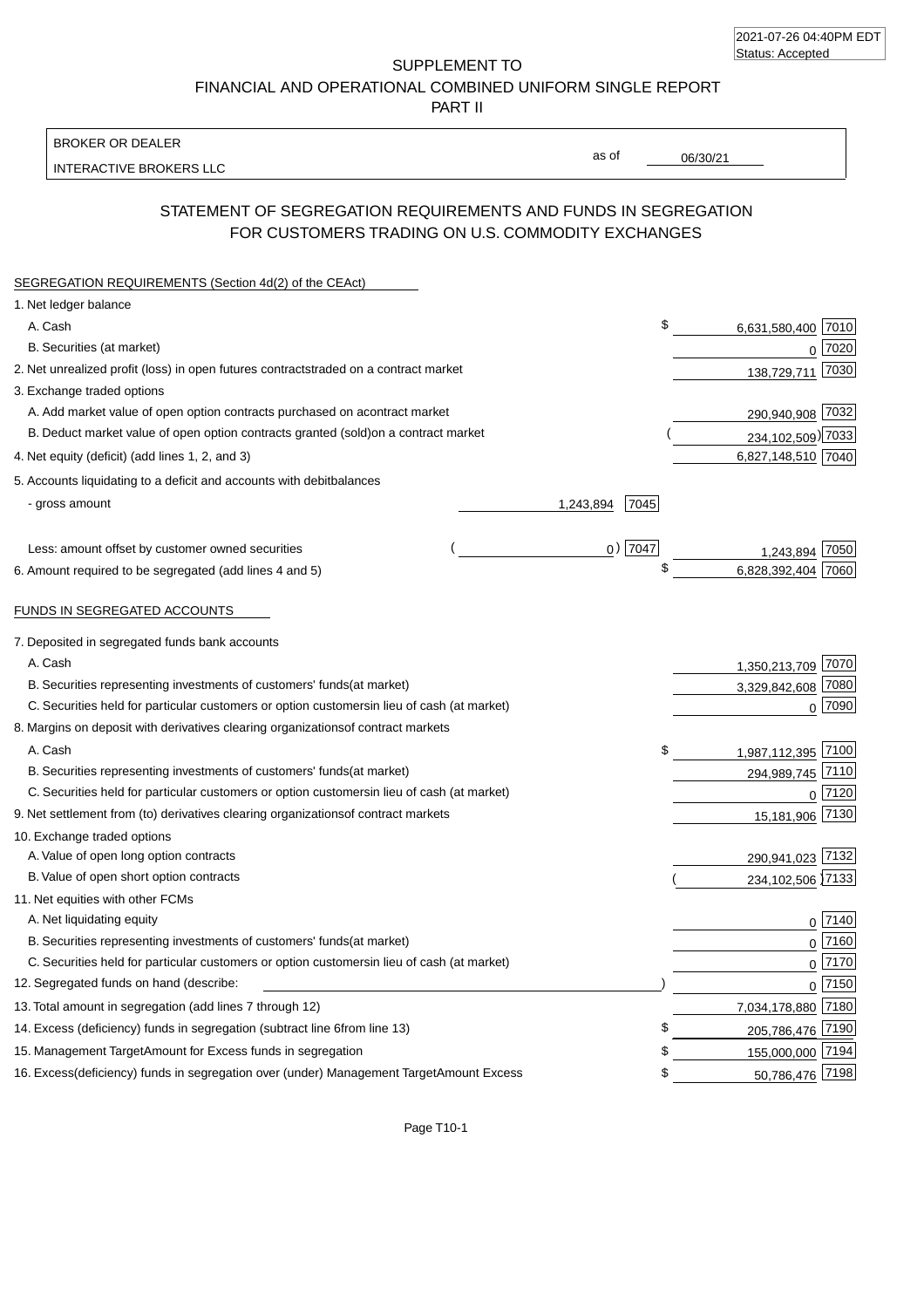2021-07-26 04:40PM EDT

SUPPLEMENT TO

FINANCIAL AND OPERATIONAL COMBINED UNIFORM SINGLE REPORT Status: Accepted

PART II

INTERACTIVE BROKERS LLC and the state of the state of the state of the state of the state of the state of the state of the state of the state of the state of the state of the state of the state of the state of the state of BROKER OR DEALER

as of

# STATEMENT OF SECURED AMOUNTS AND FUNDS HELD IN SEPARATE ACCOUNTS

PURSUANT TO COMMISSION REGULATION 30.7

#### FOREIGN FUTURES AND FOREIGN OPTIONS SECURED AMOUNTS

| Amount required to be set aside pursuant to law, rule or<br>regulation of a foreign government<br>or a rule of a self-regulatory organization authorized<br>thereunder |                                   | \$                | 7305 |
|------------------------------------------------------------------------------------------------------------------------------------------------------------------------|-----------------------------------|-------------------|------|
| 1. Net ledger balance - Foreign Futures and Foreign Option Trading - All Customers                                                                                     |                                   |                   |      |
| A. Cash                                                                                                                                                                |                                   | \$<br>516,504,330 | 7315 |
| <b>B.</b> Securities<br>(at market)                                                                                                                                    |                                   |                   | 7317 |
| unrealized profit (loss) in open futures contracts traded on a foreign<br>2. Net                                                                                       | board of trade                    | (6,589,176)       | 7325 |
| 3. Exchange traded options                                                                                                                                             |                                   |                   |      |
| A. Market value of open option contracts purchased on a foreign board of trade                                                                                         |                                   | 99,327            | 7335 |
| B. Market value of open contracts granted (sold) on a foreign board of trade                                                                                           |                                   | (5,738)           | 7337 |
| 4. Net equity (deficit) (add lines 1.2. and 3.)                                                                                                                        |                                   | 510,008,743       | 7345 |
| 5. Accounts liquidating to a deficit and accounts with                                                                                                                 |                                   |                   |      |
| debit balances - gross<br>amount                                                                                                                                       | 7351<br>25,086                    |                   |      |
| Less: amount offset by<br>customer owned securities                                                                                                                    | 7352                              | 25,086            | 7354 |
| 6. Amount required to be set aside as the secured amount - Net Liquidating                                                                                             | Equity Method (add lines 4 and 5) | \$<br>510,033,829 | 7355 |
| 7. Greater of amount required to be set aside pursuant to foreign jurisdiction (above) or line 6.                                                                      |                                   | \$<br>510,033,829 | 7360 |